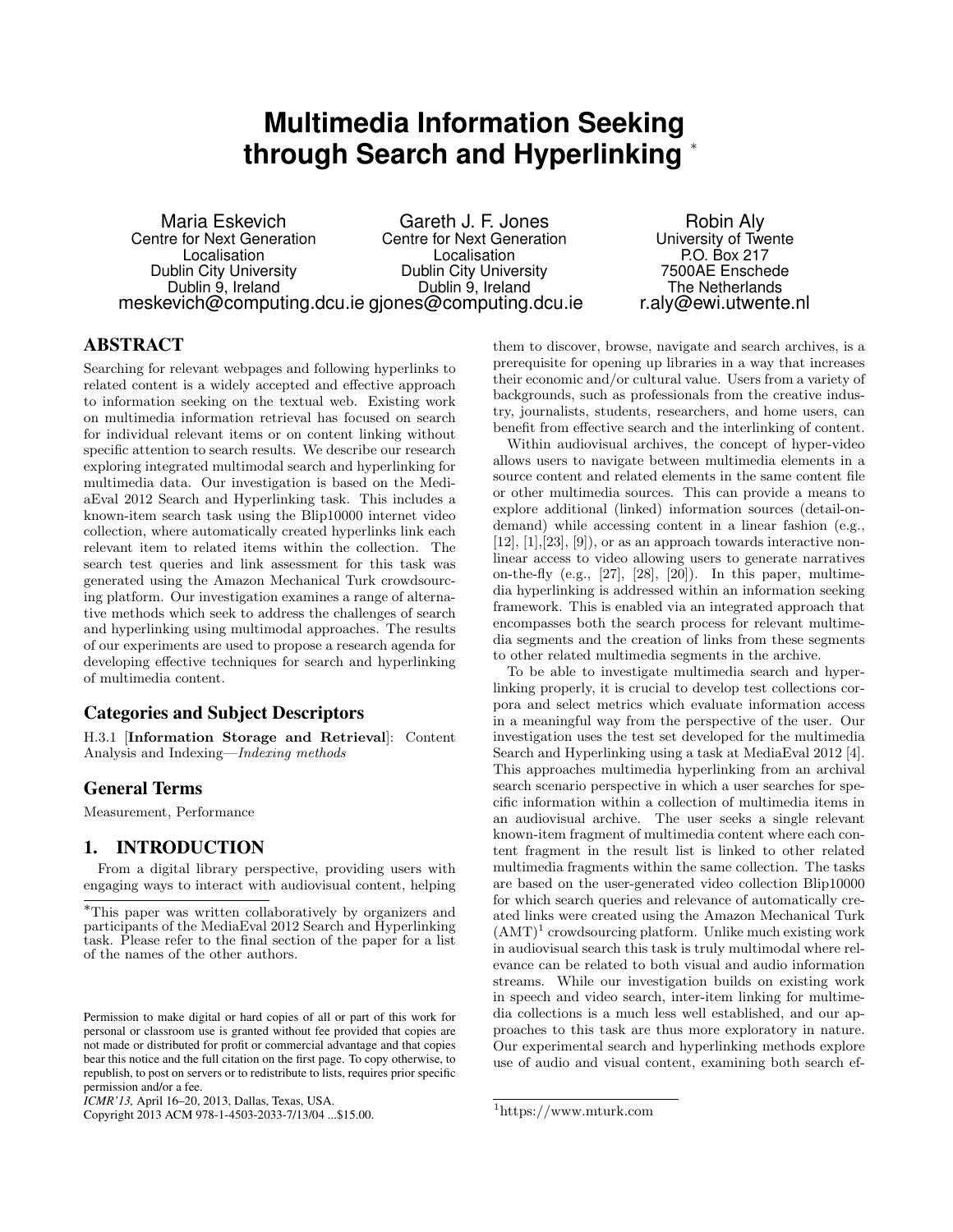fectiveness and the behaviour of linking when using different media streams [19].

In the remainder of this paper, Section 2 reviews the context of our evaluation approach based on related work in the field, Section 3 outlines the MediaEval 2012 Search and Hyperlinking task and dataset, Section 4 provides details of the different search and hyperlinking generation techniques used in our study, Section 5 presents the results of our experiments, and Section 6 summarizes our findings and discusses potential future research directions.

# 2. RELATED WORK

Realisation of an integrated multimedia search and hyperlinking system requires combination of multimedia search and methods for automated creation of inter-item hyperlinks for multimedia content. Research into the effectiveness of potential methods for undertaking these tasks requires the provision of suitable test collections. This section reviews existing work in multimedia search and hyperlinking, and in the development of experimental test collections.

Our investigation of multimedia focuses on both spoken content retrieval and video search. A range of previous investigations have explored effectiveness of these tasks. The spoken document retrieval (SDR) task at TREC [8] required participants to find relevant audio recordings based on textual queries. However, the temporal nature of audio content means that playback of single retrieved documents can make information access very inefficient, and a more direct pointer to the relevant content could be beneficial. Furthermore, when searching in videos it is desirable that users can also make use the visual modality to formulate their query. The search tasks in the TRECVid workshop envision a scenario where the user poses a multimodal query and systems return shots [30]. Here, shots are treated as isolated documents and systems that return a shot just before a relevant segment do not earn any evaluation scores. Methods for searching on multimedia content have to decide on a query representation, a document representation, and a function that ranks documents according to the query using these representations. In SDR, query terms are often considered as independent keywords and the audio documents are represented by the output hypotheses of an automatic speech recognition (ASR) system. Because of the semantic gap [31], recent approaches to visual search try to first recognize semantic concepts and then relate these to the user's query. Search based on spoken and visual content is mainly approached using pattern recognition, and therefore discards the semantics of words [35].

A previous task which went some way to combining spoken and visual search is the Rich Speech Retrieval task at the MediaEval 2011 [16], which required participants to return jump-in points to indicate the start, with corresponding end-points to indicate the end of the relevant content in videos for speech acts that are specified queries. The MediaEval 2012 Search and Hyperlinking task focuses on general queries rather than speech acts, although these were still collected using the same crowdsourcing strategy [5].

Research on hyperlinking in the literature has approached this from two distinct angles: link generation that dynamically defines  $\text{links}^2$ , and hypermedia modeling that describes user behaviour and data structures at a coarse level. Link generation identifies anchors and links between both text and multimedia documents. Links are often created between text [22], or cross domain, e.g. between video collections and text [1]. In this paper, we generate links within a single video collection. The hypermedia modeling community focuses on developing models for hyperlinks in multimedia documents [10]. For example, whether links serve the purpose of creating sequential paths through a collection or provide details on the demand. The community excludes, however, the way links are defined. Our linking model focuses on topically linked video segments, rather than linking, for example, individual persons that appear in the video.

The notion of standardized tasks is not as strong in video linking research as in the search community. Research is therefore executed on individual data sets which limits repeatability. Our work is therefore among the first to carry out extensive analysis on a standardized hyperlinking task.

An important component in conducting research into multimedia search is the definition of a suitable evaluation framework. Most search evaluation tasks have utilized information needs developed by the task organizers or their associates, and with ground truth for search results created by professional annotators. This procedure has the potential disadvantage that it biases the types of investigated information needs to those imagined by the task organizers. Furthermore, the generation of ground truth in this way is expensive and may not reflect the relevance of the items to a more general population of users. By contrast, the MediaEval 2012 Search and Hyperlinking test collection was developed using crowdsourcing methods.

#### 3. SEARCH AND HYPERLINKING TASK

The Search and Hyperlinking task at MediaEval 2012 [4] formed an initial experimental investigation of multimodal search and linking for video segments within a multimedia collection. The process was split into two intuitive sub-tasks focusing on search and hyperlinking activities. This allowed us to experiment with their combination in the task of first performing search and then forming inter-item links based on the search results. The overall task scenario is illustrated in Figure 1. User queries expressed in text, potentially enriched with visual information in multimodal queries, are entered into the search system to seek relevant segments. Since browsing through multimedia material is time-consuming, it is crucially important to start the playback of the video as close as possible to the beginning of the actual relevant segment, the so-called jump-in point. Further the user experience of browsing through the collection is enriched by the list of potential hyperlinks to the segment retrieved in the Search sub-task stage. In the following subsections we overview the description of the video dataset, and then continue with descriptions of the individual sub-tasks.

Blip10000 dataset The Blip10000 dataset created by the PetaMedia NoE [18] contains 14,838 Creative Commons videos from blip.tv, and corresponding user provided metadata. The data comprises a total of ca. 3,260 hours of data and is divided into development and test sets, of 5,288 and 9,550 videos respectively. Additionally, two transcripts were provided for all the videos in the collection, by LIMSI/Vocapia [15] and LIUM [26]. The full Blip10000 dataset used at MediaEval 2012 contains videos in different languages. How-

<sup>&</sup>lt;sup>2</sup>Note that although the creation sometimes involves search,

this is conceptually distinct from the first step in the search and hyperlink sub-tasks.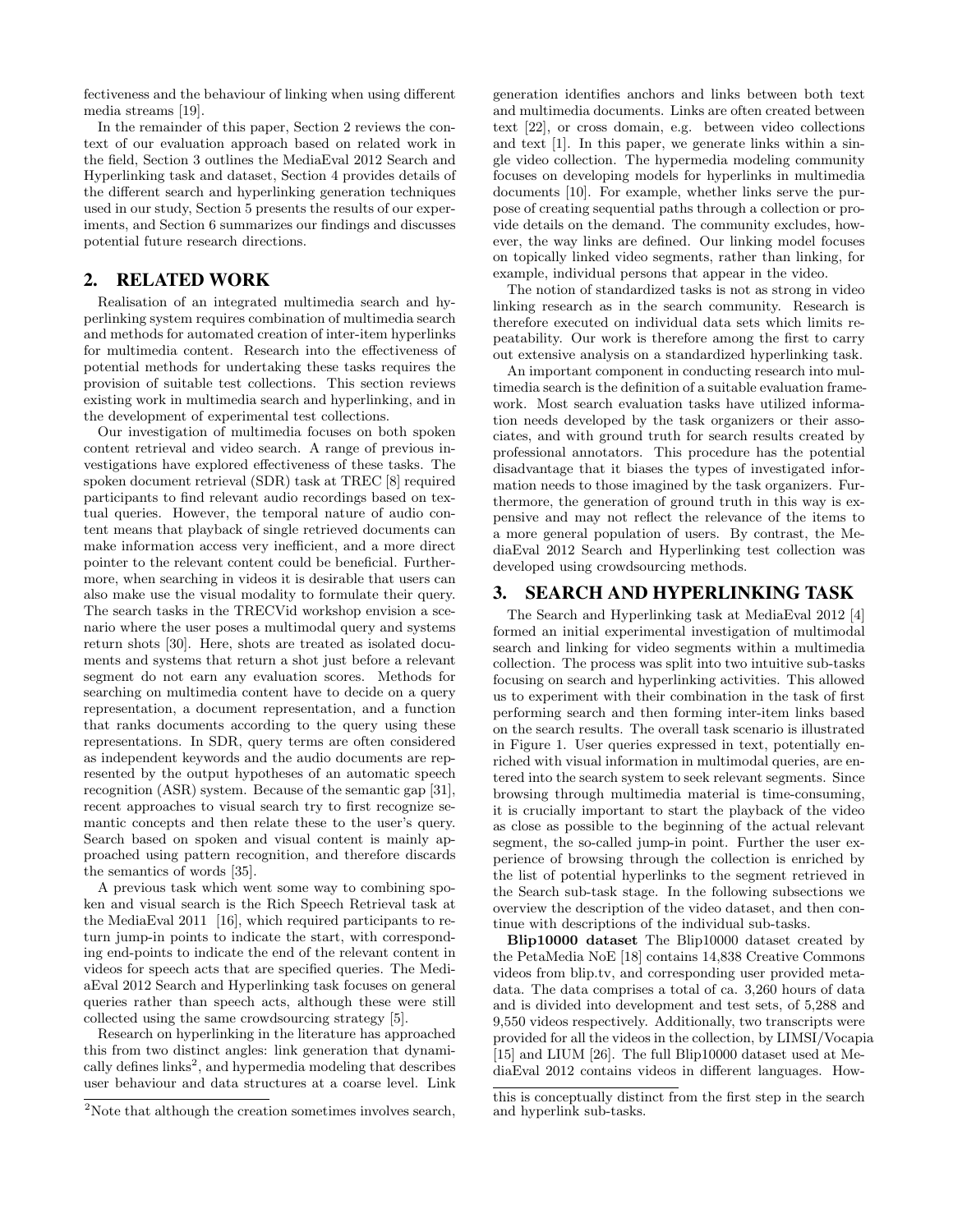

Figure 1: Overview of the search and hyperlinking task.



Figure 2: Number of terms with collection frequency equal to 1-10.

ever, since the main focus of our current study is to define suitable techniques and evaluation methods for a complex search and hyperlinking user experience, we wished to work only with a monolingual English language dataset. To this end, we use a subset of the test set classified as English language by LIMSI/Vocapia, and transcribed by English language versions of both ASR systems. This resulted in a corpus to 4,890 video files. The transcripts generated by the ASR systems differ in various ways, especially in the number of terms with a total collection frequency equal to 1-10, see Figure 2.

In addition to spoken transcripts, the dataset was indexed with various visual information: shot boundaries of average shot length circa 30 seconds [14] with a single visual keyframe for each shot, concept-based descriptors based on a list of 589 concepts detected using the on-the-fly video detector Visor [2], and face detection results [3]. The concept list was created by taking the tags of the Tagging task set at MediaEval 2011 and calculating a score for each tag a representing its corporeality using the algorithm described in [17]. A threshold was chosen to cut the list off at a reasonable length.

MediaEval 2012 Test Query Set The MediaEval 2012 test query set consists of 30 textual queries. These include query statements both in a natural language sentence (NLS) and in the form of a search engine request (SER) style: e.g. Query 3: textual fields: NLS: "Curtis Baylor of Allstate gives a small piece of planning advice for small business using his basic three factors.", SER: "interviews with business professionals"; multimodal features: face: "yes", colours: "dark", video content: "Chair, Man, White Shirt". The NLS query set was used for all experiments reported in this paper.

The textual information for the search sub-task was collected via crowdsourcing on the AMT platform [4], while

| Lable 1. Overview of the query set characteristics |                   |      |                          |      |       |      |                   |            |            |
|----------------------------------------------------|-------------------|------|--------------------------|------|-------|------|-------------------|------------|------------|
| query                                              | <b>WRR</b>        |      | OOV.                     |      | query | WRR  |                   | <b>OOV</b> |            |
| ID                                                 |                   |      | limsi lium limsi lium    |      | ID    |      | limsi lium        |            | limsi lium |
| 1                                                  | 0.90 <sub>l</sub> | 0.70 | 0.13                     | 0.13 | 16    | 0.92 | $\overline{0.77}$ |            |            |
| $\overline{2}$                                     | 0.76              | 0.71 |                          |      | 17    | 0.71 | 0.59              |            |            |
| 3                                                  | $\overline{0.83}$ | 0.70 |                          |      | 18    | 0.67 | 0.67              |            |            |
| 4                                                  | 0.84              | 0.74 |                          |      | 19    | 0.70 | 0.74              |            |            |
| 5                                                  | 0.86              | 0.72 | 0.13                     | 0.13 | 20    | 0.50 | 0.48              |            |            |
| 6                                                  | 0.44              | 0.33 | $\overline{\phantom{0}}$ |      | 21    | 0.53 | 0.67              | 0.22       | 0.22       |
| $\overline{7}$                                     | 0.67              | 0.63 | 0.14                     | 0.14 | 22    | 0.86 | 0.89              |            |            |
| 8                                                  | 0.88              | 0.74 | 0.15                     | 0.10 | 23    | 0.47 | 0.40              |            |            |
| 9                                                  | 0.69              | 0.62 |                          |      | 24    | 0.72 | 0.56              |            |            |
| 10                                                 | 0.77              | 0.68 |                          |      | 25    | 0.38 | 0.08              |            |            |
| 11                                                 | 0.65              | 0.74 | 0.07                     | 0.13 | 26    | 0.52 | 0.48              | 0.25       | 0.25       |
| 12                                                 | 0.42              | 0.09 |                          |      | 27    | 0.65 | 0.57              |            |            |
| 13                                                 | 0.59              | 0.64 |                          |      | 28    | 0.73 | 0.50              | 0.14       | 0.14       |
| 14                                                 | 0.75              | 0.60 | 0.17                     | 0.17 | 29    | 0.54 | 0.42              |            |            |
| 15                                                 | 0.83              | 0.72 | 0.09                     | 0.09 | 30    | 0.71 | 0.71              |            |            |

the multimodal features were created manually afterwards. The query set was created for a number of videos selected at random from the top 10 genre categories in the document collection. The average frequency of the query terms in the collection lexicon is relatively high (3015 and 2897 for LIMSI and LIUM respectively), although this was lower than those of the transcripts (6753 and 6342 for LIMSI and LIUM respectively). The level of out-of-vocabulary (OOV) terms is zero for 20 queries, and while for the remaining 10, it is not higher than 0.25, see Table 1. With these statistics in mind, the feature of the transcripts that has most potential to influence the retrieval performance is ASR errors. Table 1 shows the correct word recognition rate for words in relevant segments for the target segment (word recognition rate (WRR)) for each query.

Search sub-task evaluation We follow Search sub-task at MediaEval 2012, [4], in using three metrics in order to evaluate sub-task results: mean reciprocal rank (MRR), mean generalized average precision (mGAP) and mean average segment precision (MASP). Since browsing through multimedia recordings is time-consuming, we limit relevant results to a window of 60 seconds before and after the actual beginning of the relevant segment, so that retrieved segments outside of this window are considered non-relevant. Reciprocal Rank is calculated as the reciprocal value of the rank of the first correctly retrieved document [34]. mGAP [24] awards runs that not only find the relevant items earlier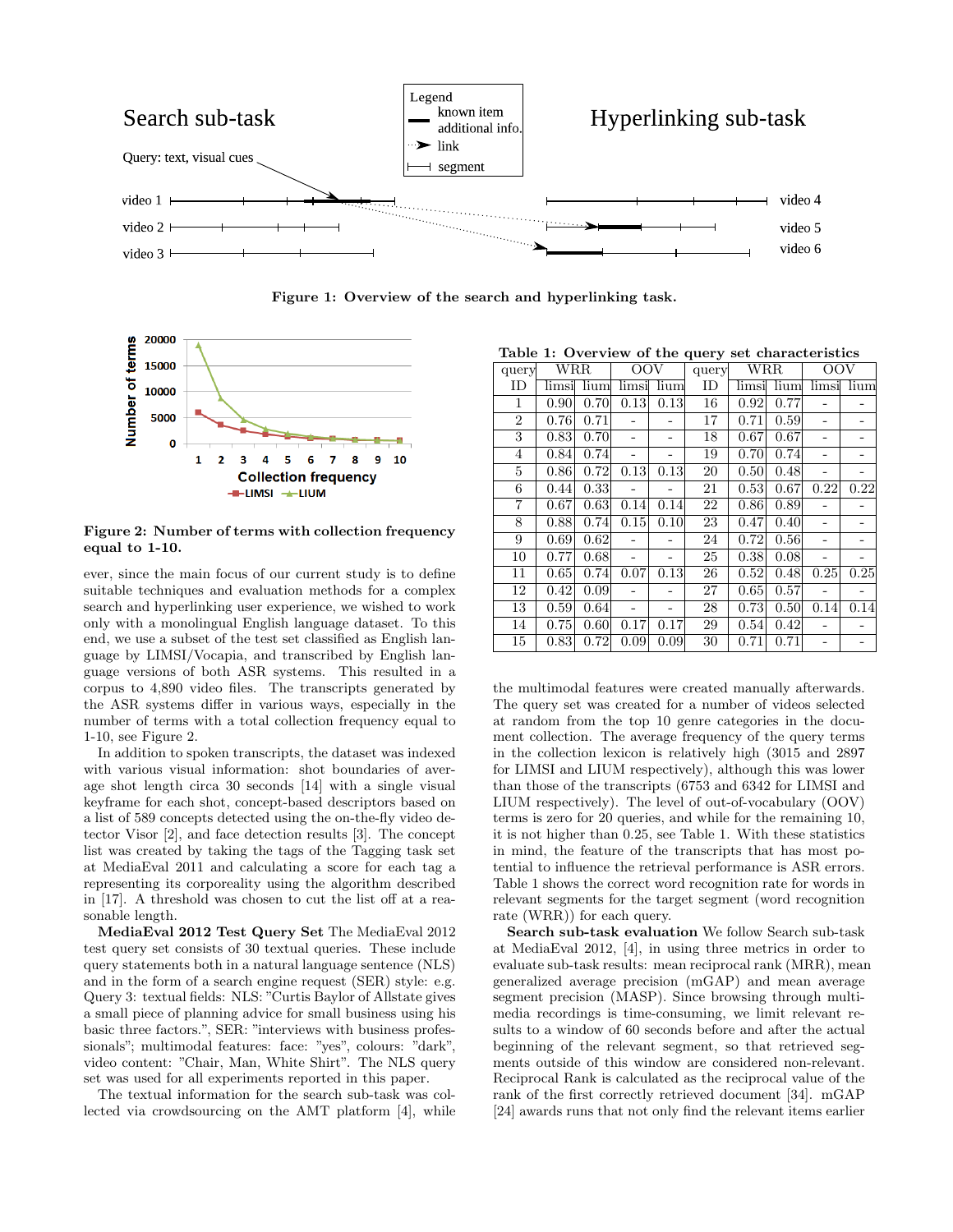in the ranked output list, but also are closer to the jump-in point of the relevant content. MASP [7] takes into account the ranking of the results and the length of both relevant and irrelevant segments that need to be listened to before reaching the relevant item.

Hyperlinking sub-task evaluation Automated interitem multimedia hyperlinking is an open research problem for which we currently lack complete understanding of the structure and basis of the linking. Thus we investigated link creation using different approaches to seek a better understanding of the different types of links that can be formed using different linking methods and query modalities. Similar to the creation of standard ad hoc search test collections [33], a posteriori evaluation strategy was used to carry out relevance assessment of proposed links. Since we had modifided the document set and carried out new runs, we were unable to use the MediaEval 2012 Search and Hyperlinking link relevance data, and thus repeated the assessment stage for our new runs. The top 10 ranked segments from the linking runs were evaluated using the AMT platform. The qrel set collected for each method ("run qrel") enables us to assess how effective it is for finding links that based the features used in this run (e.g. audio content, visual quality etc). The full set of all relevant segments gathered for all runs was formed into a single unified qrel file ("unified qrel"). Since the alternative approaches to hyperlink creation may use different segment definitions, these may result in overlap of the relevant links. In this case we combined these into a single relevant link after manual assessment. This unified list of manually assessed links was used to calculate mean average precision (MAP) across all the methods. Analyzing the results in this way enables us to examine the diversity of links proposed by each method.

As this approach to evaluation of the hyperlinking results is experimental, crowdsource workers were not given specific details (audio or visual features) to define videos relatedness. Within AMT the task and its setting is referred to as a 'Human Intelligence Task' or HIT. The following options were given in the HIT with a separate field for explanation of the choice and comments from the worker.

- 1. The video segments are totally unrelated to one another. The second video is something new and different from the first.
- 2. The video segments are related, they have the same topic or focus, though they give different information.
- 3. The video segments are related, but they give a different perspective or view on the same information.
- 4. The video segments are basically the same. If I saw one, I really wouldn't need to see the other.

If options 2, 3, or 4, or their combinations were selected, the passage being examined was considered relevant.

The questions requiring detailed answers were included to prevent low quality work being included in the relevance assessment results. Overall we approved 3165 HITs, and 1759 were rejected because the answers were not correct. With the price of the HIT equal to 0.09\$, the overall cost of the evaluation was equal to 314\$.

# 4. APPROACHES TO SEARCH AND HYPER-LINKING

In this section we introduce the different approaches to addressing the sub-tasks. Exact details of each run are given in Section 5.

Table 2: Overview of Search Sub-Task Types of Runs

| Segmentation   | Use of Metadata           | Retrieval    |        |
|----------------|---------------------------|--------------|--------|
| Method         |                           |              | Model  |
| Sentence       | $\overline{^{*}S}$ _bm25  | $*SM_bm25$   | BM25   |
| Shot           | Sh_tf-idf                 | ShM_tf-idf   | TF-IDF |
| Speech Segment | $*SpS_bm25$               | $*SpSM_bm25$ | BM25   |
| Time           | $TP\_bm25$                |              | BM25   |
|                | $TP\_lm$                  |              | LM     |
| Pause          | $TP_t$ -tf-idf            |              | TF-IDF |
| Time           | $TOv_{\rm \perp}$ m25     | TOvM_bm25    | BM25   |
|                | $\overline{\text{TOv}}_m$ | TOvM_lm      | LM     |
| Overlap        | TOv_tf-idf                | TOvM_tf-idf  | TF-IDF |

#### 4.1 Search Sub-task

The main goal of the search sub-task is to find the exact topically coherent passage in the video collection relevant to the given query. Failure to achieve this task can negative impact on automatic hyperlinking performance and the overall user experience. According to the problem setup we have two types of queries: textual and multimodal (textual information is enriched with video content information). In this section we describe our approaches with respect to the following aspects: segmentation method, use of metadata, and use of different retrieval models. The overall list of the runs and naming convention is shown in Table 2. First we put the segmentation method with the first letters of the name, 'M' distinguishes runs that use the metadata, and then the retrieval model used is named (for example, Shot segmentation using Metadata and the TF-IDF IR model is named 'ShM\_tf\_idf'). Runs with labels starting with an asterix (\*) use both textual and multimodal queries.

Video Segmentation Videos within the collection can vary in length and number of topics covered. Therefore they need to be segmented into shorter passages which can be handled as "documents" in the traditional retrieval setup. Segmentation can be based on audio and visual features: the former include time information (runs types 'TP', 'TOv') and various sub-structures found in the ASR transcript corresponding to the video (sentences (run type 'S') and speech segments (run type 'SpS'), pauses (run type 'TP')), the latter uses shot segmentation results (runs 'Sh').

Sentences and speech segments boundaries are taken from the ASR transcript. Time stamps in the ASR transcript allow addition of boundaries at pauses in the speech (a distance between two words of  $\geq$  0.5 seconds is considered to be a pause), segmentation into the range of different segment lengths with window overlap of different size. Another source for potential segment boundaries based on the video channel are the shot boundaries.

Retrieval models We experimented with three different retrieval models: BM25 [25], Hiemstra's Language Model [11] with default parameters, and TF-IDF. We used the Terrier<sup>3</sup> IR system for runs based on time segmentation (types  $T(M)$ ',  $TOv(M)$ '), and the Lucene IR system for runs based on sentences and speech segments (types 'S(M)', 'SpS(M)') In all methods standard stop words removal and Porter stemming was carried out.

Metadata exploitation Since ASR transcripts contain

 $^3\!$ www.terrier.org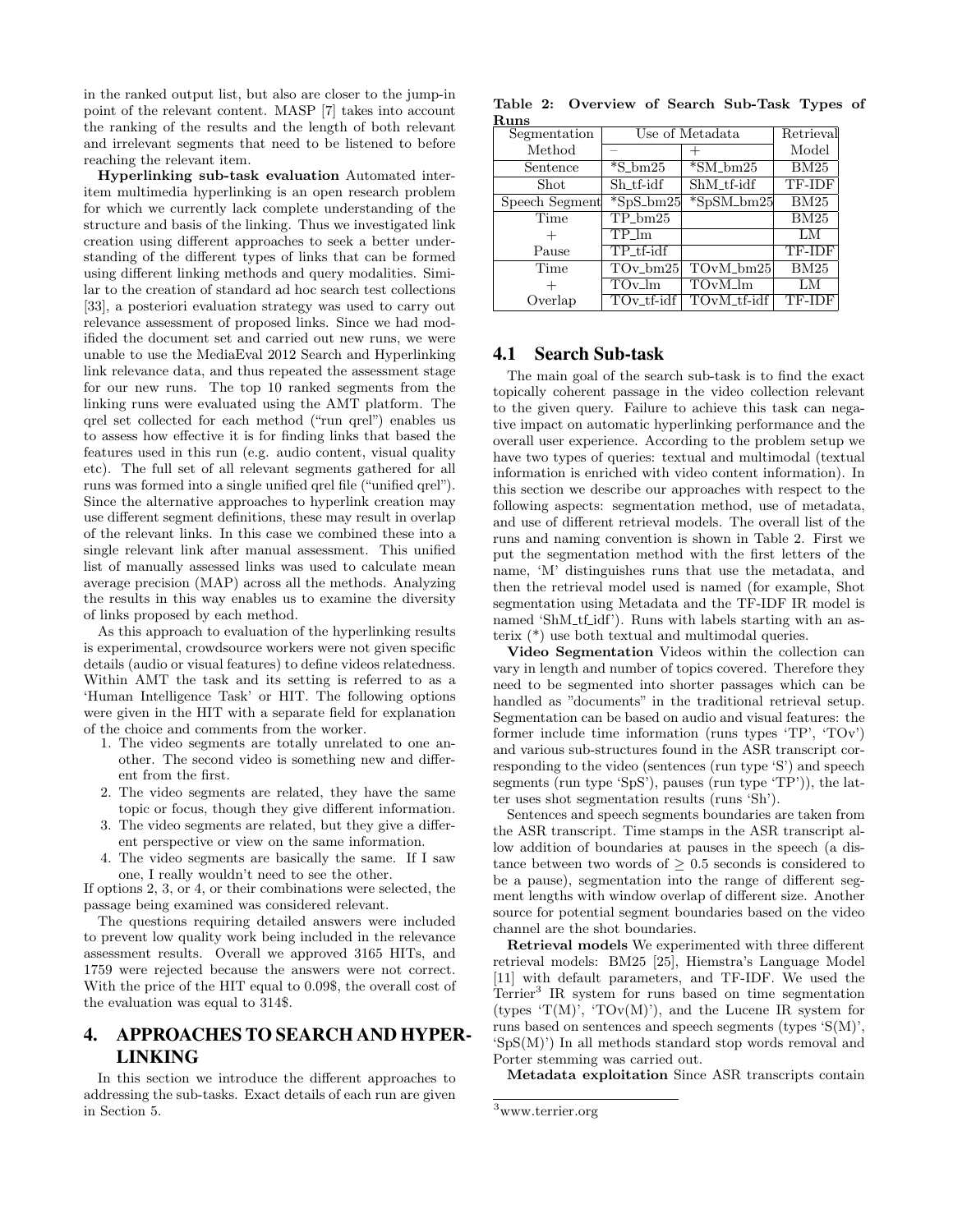errors, and may not contain all relevant information for the videos, any available metadata becomes potentially useful to compensate for this information loss. When available the metadata is used, though only provided at the video level rather than for a specific video segment.

#### 4.2 Hyperlinking Methods

Since approaches to the hyperlinking sub-task are not as well established as those for the search sub-task, multiple approaches were implemented in order to get a broader perspective on potential solutions. We used all modalities of the provided dataset: metadata, information based on the audio (transcript words, transcript sentences and segmented speech units) and video (shots boundaries, visual concepts) processing. Additionally an enrichment tool (DBpedia Spotlight [21]) was used to identify named entities (NE) in the transcript and link these to Linked Data resources. Visual features were also enriched by clustering the information from SIFT descriptors into 500 clusters corresponding to visual words, as described in [29].

All approaches use the following main processing stages:

- 1. Retrieval of potential links to videos or video segments, when the retrieval units might be different from the target units (the whole video instead of the shot).
- 2. Re-ranking of the returned potential links.
- 3. Segment extraction. In cases where the retrieval units do not correspond to the target units.

The difference in implementation and ordering of these stages accounts for the differences in the results of the reported runs. Table 3, gives an overview of the representation of the data and retrieval techniques used for the runs. As in case of search sub-task, determining the boundaries of the target segment of a video link is important because they are shown to the user. When naming the runs we start with the first letters of the target segment (even though at retrieval stage those segments might be part of larger units), then after an underscore we add the types of the data used and conclude with adding the letter 'M' in case of use of metadata, for example the run that target to find the segments of shot size and uses speech transcript, visual words, and metadata is called 'Sh\_TVWM'. In the next sections we describe run details of retrieval models, reranking strategies and segment extraction.

#### *4.2.1 Retrieval Methods for Hyperlinking*

Different retrieval techniques were used to identify and rank potential segments for hyperlinking. Videos and queries were represented as TF-IDF vectors with alternative compositions consisting of: transcript words only  $(TrT_T)$ ; transcript words and metadata ('TrT\_TM' and 'Sh\_TM',). Another approach was to have several TF-IDF vectors for each representation and to combine the ranking results later in the process, this approach is labeled run 'Sh TVWM' and combines two vectors: transcript words and metadata, and visual words. In run ' $\text{Sh\_TNE}(M)$ ', the TF-IDF vector uses Named Entities (NE) instead of words: a new weight called TF-IS (term-frequency-inverse-support) is used which depends on the number of URLs linking to this NE in an RDF graph of DBpedia Spotlight; and the metadata tags are ranked using the Jaccard similarity measure. The 'SpS\_VCM' run uses speech segment boundaries (but not the transcript itself), and represents the videos by vectors of 508 visual concepts associated with their confidence scores provided with

the collection, with a utilizes Euclidean distance to rank the resulting hyperlinks.

#### *4.2.2 Ranking Strategies*

For each of the runs, except runs 'SpS\_VCM' and 'Sh\_TM', a post-processing step was performed to re-rank the result list obtained using the retrieval methods described in the previous section. Runs ' $Tr T_T(M)$ ' used a re-ranking strategy in order to favour videos that were part of the same series of videos in the collection as that of the query. To do so, the scores of each such video were artificially increased to make them appear at the top of the list. The 10 videos associated with the highest scores were then extracted from this modified list at potential links. Run'Sh\_TVWM' had two variations of re-ranking scheme: a score-based and a rank-based fusion that combined the similarity computations based on textual and visual information. In run ' $\text{Sh\_TNE}(M)$ ', a short list of results was extracted for each comparison scheme (using words, NEs or tags) using a different threshold for each one. Scores of videos that appear in several of these short lists were added together and the final list of results obtained by selecting the 40 videos associated with the highest scores.

#### *4.2.3 Segment Extraction Strategies*

Our aim is to link the videos on the level of extracted segments, so users can be directed closer to the part of the video they are interested in. We experimented with two ways of retrieving segments: perform retrieval and re-rank directly on a set of segments, or run retrieval and re-rank on the entire video, and extract segments from the top results afterwards.

Segmentation relies on either audio or visual information. Runs  $TFT_T(M)$  and  $PS_VCM$  use the transcript information. Run 'SpS\_VCM' uses speech segment boundaries already available at the indexing stage. Run  $TTT_T(M)$ extracts segments based on the topical relevance of the content of the complete video (if the video contained several topics<sup>4</sup>) subsequent to retrieval only for videos ranked in top positions. If segment extraction is not applied, a sliding window of 40 words is used to identify the segment in the transcript containing the largest number of content words in the query. Runs 'Sh\_TM' and 'Sh\_VWM' used visual segments extracted using visual analysis prior to retrieval and combination ranking using multimodal fusion, whereas run  $Sh$ -TNE $(M)$ ' segmented the retrieved video into shot segments only at the final stage.

## 5. EXPERIMENTS

In this section we give details of the exact runs and results of our experiments.

## 5.1 Search Sub-Task

Table 2 introduced in Section 4.1 shows the general types of the runs. Since the dataset provides two types of transcripts, some of the runs were carried out for both transcript types.

Sentence and speaker level segmentations output by the ASR system and visual shot boundaries were provided with

<sup>4</sup>To decide if a transcript contained several topics, a topic segmentation algorithm [32] parameterized to over-segment documents was applied. If the number of topic segments returned is small (less than 10), it was assumed that the transcript contained only one topic.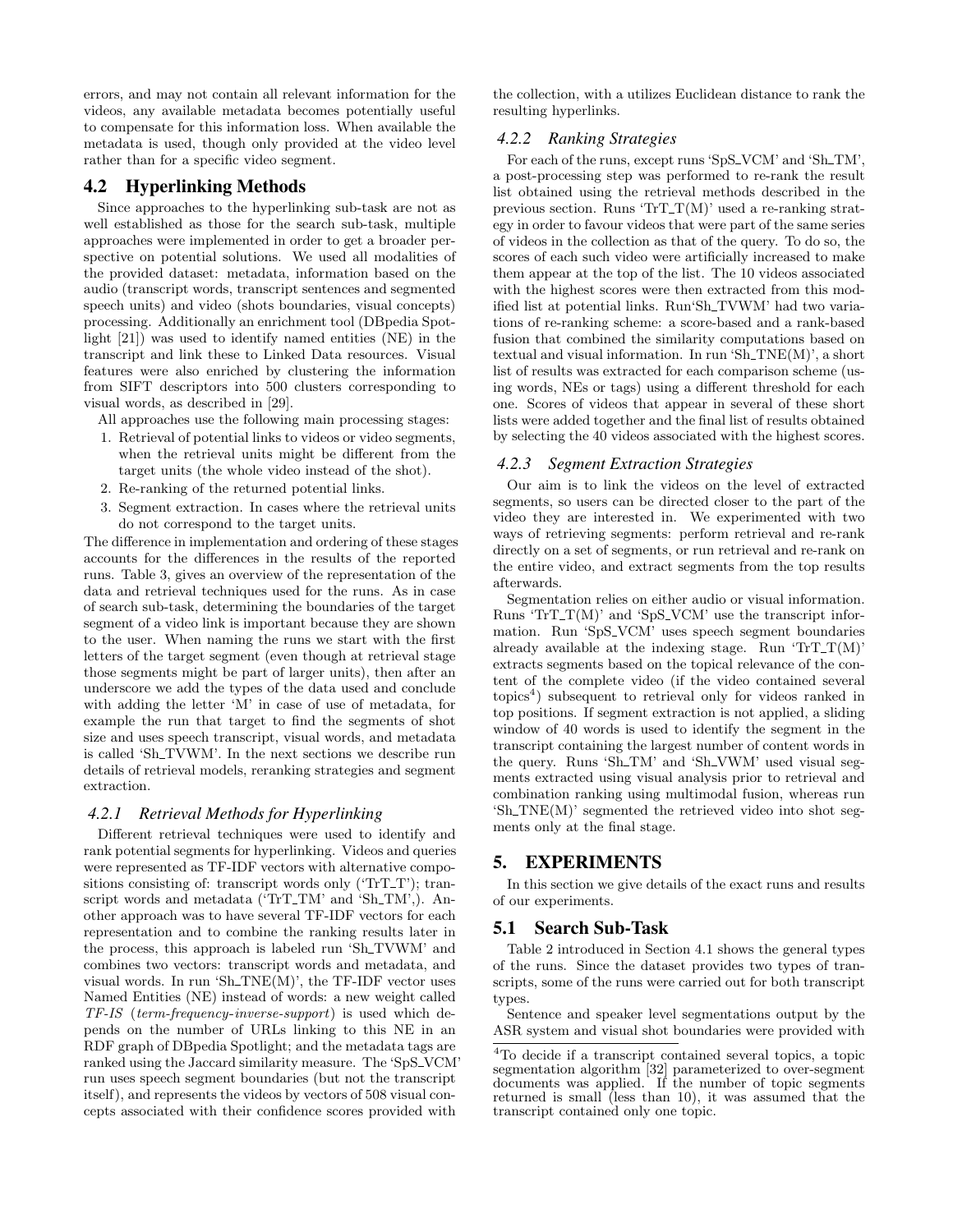| www.com        |                |                                |                |                |            |                 |               |
|----------------|----------------|--------------------------------|----------------|----------------|------------|-----------------|---------------|
| Run            | Anchor         | Target                         |                | Representation | Ranking    |                 |               |
| Type           | Representation | Segment                        | Metadata (BoW) |                | Speech     | Visual          | Function      |
| $TrT_T(M)$     | QueryBoW       | Transcript Topics (TrT)        |                |                | BoW        |                 | BM25          |
| $Sh\_TM$       | QueryBoW       | Shots (Sh)                     |                |                | <b>BoW</b> |                 | TF-IDF        |
| Sh_TVWM        | QueryBoW       | <b>Shots</b>                   |                |                | <b>BoW</b> | Visual          | TF-IDF        |
|                | Keyframe (Sh)  |                                |                |                |            | Words (VW)      |               |
| $Sh$ TNE $(M)$ | $QueryBoW+NE$  | $\overline{\text{Shots (Sh)}}$ |                |                | $BoW + NE$ |                 | TF-IDF        |
| SpS_VCM        | Keyframes      | Speech segment (SpS)           |                |                |            | Visual          | Euclid. Dist. |
|                | concepts cores |                                |                |                |            | Concepts $(VC)$ |               |

Table 3: Overview of Hyperlinking Types of Runs (BoW: bag of words, NE: Named entities, M - use of Metadata)

Table 4: MRR for segmentation using varying segment (60-180) and overlap (10-180) lengths

| Segment    | Overlap Size<br>sec) |       |             |       |       |       |       |  |
|------------|----------------------|-------|-------------|-------|-------|-------|-------|--|
| Size (sec) | 10                   | 30    | 60          | 90    | 120   | 150   | 180   |  |
| LIMSI      |                      |       |             |       |       |       |       |  |
| 60         | 0.393                | 0.392 | 0.408       |       |       |       |       |  |
| 90         | 0.340                | 0.429 | 0.316       | 0.344 |       |       |       |  |
| 120        | 0.337                | 0.323 | 0.312       | 0.337 | 0.292 |       |       |  |
| 150        | 0.282                | 0.305 | 0.286       | 0.280 | 0.224 | 0.260 |       |  |
| 180        | 0.215                | 0.251 | 0.264       | 0.269 | 0.209 | 0.245 | 0.260 |  |
|            |                      |       | <b>LIUM</b> |       |       |       |       |  |
| 60         | 0.358                | 0.348 | 0.327       |       |       |       |       |  |
| 90         | 0.326                | 0.349 | 0.235       | 0.327 |       |       |       |  |
| 120        | 0.322                | 0.294 | 0.306       | 0.288 | 0.270 |       |       |  |
| 150        | 0.227                | 0.281 | 0.267       | 0.269 | 0.202 | 0.243 |       |  |
| 180        | 0.161                | 0.215 | 0.249       | 0.276 | 0.184 | 0.205 | 0.252 |  |

the dataset. Runs using fixed length time segmentation enabled us to vary the duration of segments in a controlled manner. Previous work on SDR has shown good performance for systems that retrieve segments with boundaries close to the actual relevant data. This can be assisted for fixed length segments by the incorporation of audio pauses  $(\geq 0.5 \text{ secs})$  as additional boundaries to divide speech segments, and a sliding window strategy with further filtering [6]. As a simple filtering technique to keep only the first segment after removing all overlapping segments further down the result list proved to be helpful to improve search retrieval results in [13]. We apply this filtering method to our time based segmentation runs. In order to choose the optimal values for time segmentation we carried out preliminary runs using different segment and segment overlap values. In these runs we use the Hiemstra language model (LM) with  $\lambda = 0.15$ , see Table 4 for MRR results. Using segment length equal to 90 seconds with an overlap of 30 seconds received the highest score amongst all runs based on LIMSI and LIUM transcripts, therefore we used these values for all time-based runs.

Table 5 shows results for all the runs. In general time based segmentation with overlapping windows shows the highest MRR values, meaning that these methods get the relevant content at the higher ranks. Amongst all runs 'TOvM lm' achieves the highest score for both type of transcripts. mGAP values incorporating the distance to the beginning of the retrieved segment from the actual relevant jump-in point show less difference between the methods, meaning that some of the segments retrieved by time-based segmentation at higher ranks start further from the jumpin point, than the shorter segments of the other runs being retrieved further down the list. The influence of segment length also affects MASP performance, where shorter segments ( $(S(M)_{\text{cm}}25')$  perform better than all other segmentation methods for both types of transcripts.

When we compare the results for the same methods using different types of transcripts, the segmentation methods that use shorter segments have better scores when LIUM transcript is used, whereas time-based segmentation performs better on the LIMSI transcript. Amongst methods that produce short segments  $(S(M)$ ', 'Sh $(M)$ ', 'SpS') and use LIMSI transcripts, the addition of metadata increases results in all cases expect for shot based segmentation. Addition of metadata increases the results for sentence and speech segment based runs for LIMSI transcripts (S\_bm25) vs SM\_bm25, SpS\_bm25 vs SpSM\_bm25). However for time based segmentation, it decreases results for runs using the TF-IDF retrieval model (10a vs 13a). TF-IDF and BM-25 perform better than LM when metadata is used, however when time segmentation is combined with pause information, LM outperforms BM25 and TF-IDF.

When we analyze run performance depending on query type, the difference between segmentation methods becomes more obvious. For queries with WRR equal or less than 0.55 (queries 6, 12, 23, 25, 26, 29) runs based on short segmentation units (sentences, shots, speech segments) get higher MRR values than time-based segmentation with overlapping windows (e.g., in the extreme cases it is equal to 1.0 vs 0.0 for queries 6, 25 for time segmentation and short units segmentation respectively). This is due to the fact that in longer segments the errors in ASR recognition cause this type of behaviour.

Queries containing terms that are not present in the collection lexicon (OOV terms) get better results for longer segments, and especially for runs that use metadata (e.g. only TOvM runs retrieve the relevant segment for queries 1, 8, 11; metadata increased the performance for all types of runs for queries 5, 7, 14, 15, 26, 28). This is due to the fact that metadata can contain the missing OOV words, and the longer segments contain more context that relates the segment to the terms appearing in the query that are present in the collection lexicon.

Addition of visual information in the multimodal queries decreases performance for both types of transcript, although more significantly for the runs based on LIUM transcripts. This may be caused by the fact that the queries are primarily expressed in terms of audio content, thus the video stream is less relevant for search.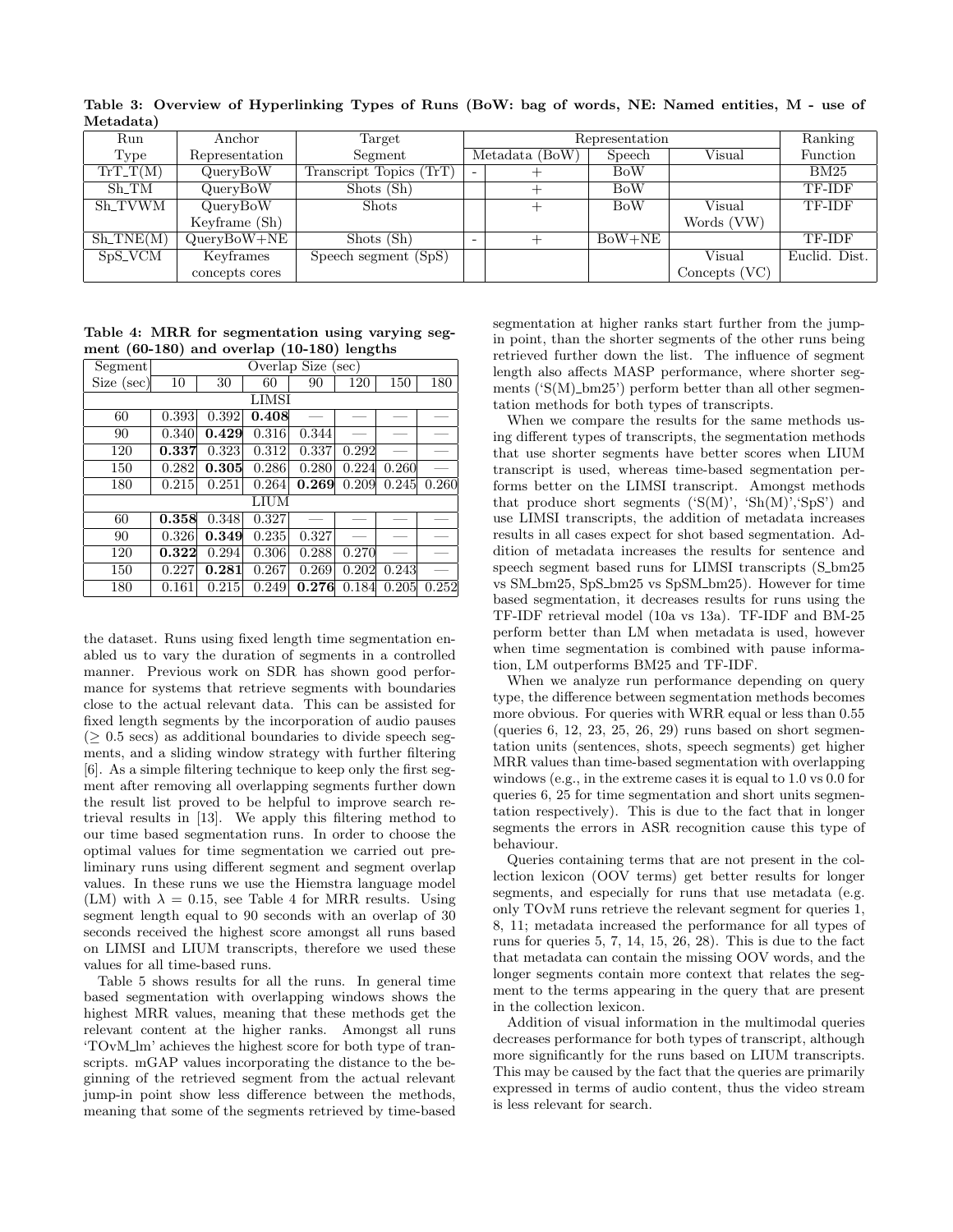Table 5: Evaluation metrics for Search sub-task.

| Segmentation                           | LIMSI                   |       |                          | LIUM                    |               |           |  |
|----------------------------------------|-------------------------|-------|--------------------------|-------------------------|---------------|-----------|--|
| Type                                   | $\overline{\text{MRR}}$ | mGAP  | $\overline{\text{MASP}}$ | $\overline{\text{MRR}}$ | $_{\rm mGAP}$ | MĀSP      |  |
| $\overline{\text{S}}$ <sub>-bm25</sub> | 0.127                   | 0.097 | 0.167                    | 0.349                   | 0.258         | 0.213     |  |
| $SM\_bm25$                             | 0.277                   | 0.206 | 0.240                    | 0.349                   | 0.258         | 0.213     |  |
| Sh_tf-idf                              | 0.187                   | 0.120 | 0.066                    | 0.275                   | 0.158         | 0.032     |  |
| ShM_tf-idf                             | 0.158                   | 0.096 | 0.055                    | 0.269                   | 0.154         | 0.029     |  |
| $SpS_{\rm \sim}25$                     | 0.235                   | 0.188 | 0.140                    |                         |               |           |  |
| SpSM_bm25                              | 0.363                   | 0.264 | 0.220                    |                         |               |           |  |
| $TP\_bm25$                             | 0.212                   | 0.150 | 0.082                    | 0.164                   | 0.128         | 0.128     |  |
| $TP\_lm$                               | 0.336                   | 0.236 | 0.097                    | 0.318                   | 0.237         | 0.181     |  |
| $TP_t$ -tf-idf                         | 0.212                   | 0.150 | 0.082                    | 0.162                   | 0.126         | 0.127     |  |
| $TOv_bm25$                             | 0.436                   | 0.284 | 0.099                    | 0.390                   | 0.248         | 0.076     |  |
| $TOv_l$                                | 0.364                   | 0.241 | 0.078                    | 0.355                   | 0.232         | $0.066\,$ |  |
| TOv_tf-idf                             | 0.414                   | 0.276 | 0.085                    | 0.405                   | 0.260         | 0.078     |  |
| TOvM_bm25                              | 0.423                   | 0.251 | 0.102                    | 0.429                   | 0.238         | 0.091     |  |
| TOvM_lm                                | 0.470                   | 0.290 | 0.123                    | 0.449                   | 0.250         | 0.102     |  |
| TOvM_tf-idf                            | 0.428                   | 0.256 | 0.103                    | 0.418                   | 0.239         | $0.087\,$ |  |
| $*$ S_bm25                             | 0.126                   | 0.096 | 0.144                    | 0.080                   | 0.044         | 0.046     |  |
| $*SM_bm25$                             | 0.104                   | 0.058 | 0.071                    |                         |               |           |  |
| $$SpS_bm25$                            | 0.196                   | 0.168 | 0.102                    |                         |               |           |  |
| $$SpSM_bm25$                           | 0.121                   | 0.072 | 0.070                    |                         |               |           |  |

Table 6: MAP results for Hyperlinking sub-task.

| Run                     | MAP using |            |                    |                    |  |  |
|-------------------------|-----------|------------|--------------------|--------------------|--|--|
| Type                    | run qrel  |            | unified grel       |                    |  |  |
|                         |           | LIMSI LIUM |                    | <b>LIMSI</b> LIUM  |  |  |
| TrT_T                   | 0.251     | 0.222      | 0.156              | 0.137              |  |  |
| TrT_TM                  | 0.334     |            | 0.208              |                    |  |  |
| TrT_T_reranking1        | 0.346     |            | 0.206              |                    |  |  |
| $TrT_T$ -reranking2     | 0.315     |            | 0.192              |                    |  |  |
| $Sh\_TM$                | 0.254     | 0.312      | 0.099              | 0.134              |  |  |
| Sh_TVWM_VisualReranking | 0.194     | 0.245      | 0.076              | 0.105              |  |  |
| Sh_TVWM_RankReranking   | 0.228     | 0.258      | 0.091              | 0.111              |  |  |
| Sh_TNE                  | 0.088     | 0.083      | 0.016              | 0.020              |  |  |
| Sh_TNEM                 | 0.088     | 0.083      | 0.016              | 0.020              |  |  |
| SpS_VS                  | 0.404     |            | 0.055              |                    |  |  |
| $*$ Sh_TNE              | 0.071     | 0.046      | 0.018              | 0.012              |  |  |
| *Sh_TNEM                | 0.071     | 0.046      | 0.018              | $0.\overline{012}$ |  |  |
| $TOv_lm + Sh_lTM$       |           |            | 0.004              | $0.\overline{004}$ |  |  |
| $TOv_lm+$               |           |            | 0.003              | 0.002              |  |  |
| Sh_TVWM_RankReranking   |           |            |                    |                    |  |  |
| TOvM_lm_+Sh_TM          |           |            | $0.\overline{015}$ | 0.019              |  |  |
| TOvM_lm+                |           |            | 0.014              | 0.018              |  |  |
| Sh_TVWM_RankReranking   |           |            |                    |                    |  |  |

#### 5.2 Hyperlinking Sub-Task

As described in Section 3 the relevance assessment for the hypothesized hyperlinks was conducted after completing the runs. Table 6 shows the results of the runs using different transcript types, with MAP values for two types of qrels. The run using only visual features for retrieval (SpS\_VS) has the highest MAP on its "run" qrel and the lowest on the "unified" qrel, this means that it is oriented to retrieve links based on video stream features, but cannot retrieve the other types of links. Use of visual words in combination with the transcript and metadata (runs 'Sh\_TVWM\_VisualReranking' and 'Sh TVWM RankReranking') decreases the result in comparison with the simple run based only on transcript and metadata ('Sh\_TM'). We assume that visual features used are too low level to improve the results.

The results here cannot be considered definitive, further development of the evaluation set may change the results. For example it is notable that runs have very diverse qrel sets, so further runs may significantly change the unified qrels. Also we did not explicitly ask the assessors to pay attention to audio or visual features for each case, therefore it is hard to determine cases where visual or audio features have more importance.

## 5.3 Bridge between Search and Hyperlinking

Our target is to create links for the search output results, therefore in a real-life scenario we would have to use the segments extracted automatically as the link sources, and not the ones with the perfect boundaries. Therefore we created two additional types of runs: one using the same units in both search and hyperlinking sub-tasks (\*Sh\_TNE and Sh\_TNEM), and the other using the two best results from the Search sub-task ('TOv' and 'TOvM'), and carry out hyperlink creation using the ASR transcripts in the source segment, rather than the manual ones used in the Hyperlinking task (runs  $TrT(M)$ )). The second set of results clearly demonstrates that even a slight difference in Search sub-task output effects hyperlink creation. This motivates further work on refinement of the output of the Search sub-task.

#### 6. CONCLUSIONS AND FUTURE WORK

This paper has described our investigation into a scenario modeling multimodal search and automated hyperlinking of multimedia content, for a situation where a user wishes to search for a remembered specific item in a collection, but does not remember where it is located, and subsequently wants to follow hyperlinks to related videos in the collection that would enrich their browsing experience. We are among the first to work on both sub-tasks of multimedia search and hyperlinking creation using multimodal aspects of the collection with one scenario in mind, using a standard benchmark collection as the dataset.

We explored the space of possible approaches to the proposed search sub-task by varying segment length, use of metadata, and different retrieval models, in order to better understand and address the search sub-task for textual and multimodal queries. We investigated various use of audio and video features for the hyperlinking sub-task, and carried out several combination runs using search sub-task output and hyperlinking methods.

Use of visual features for the search sub-task impacted negatively on the results: multimodal queries received lower scores for the same methods, and shot segmentation did not outperform time or transcript based results.

Our proposed pooled strategy for evaluation of the hyperlinking sub-task did not include the distinction at the stage of relevance assessment whether the audio or the visual features were the basis for the decision. However, it did allow us to assess separately the performance of each individual method of hyperlink creation and compare this with a unified list of relevant data gathered from all runs. This showed that runs using visual features fail to hypothesize hyperlinks that are relevant because of the audio content. This other type of links can be found using methods based based on